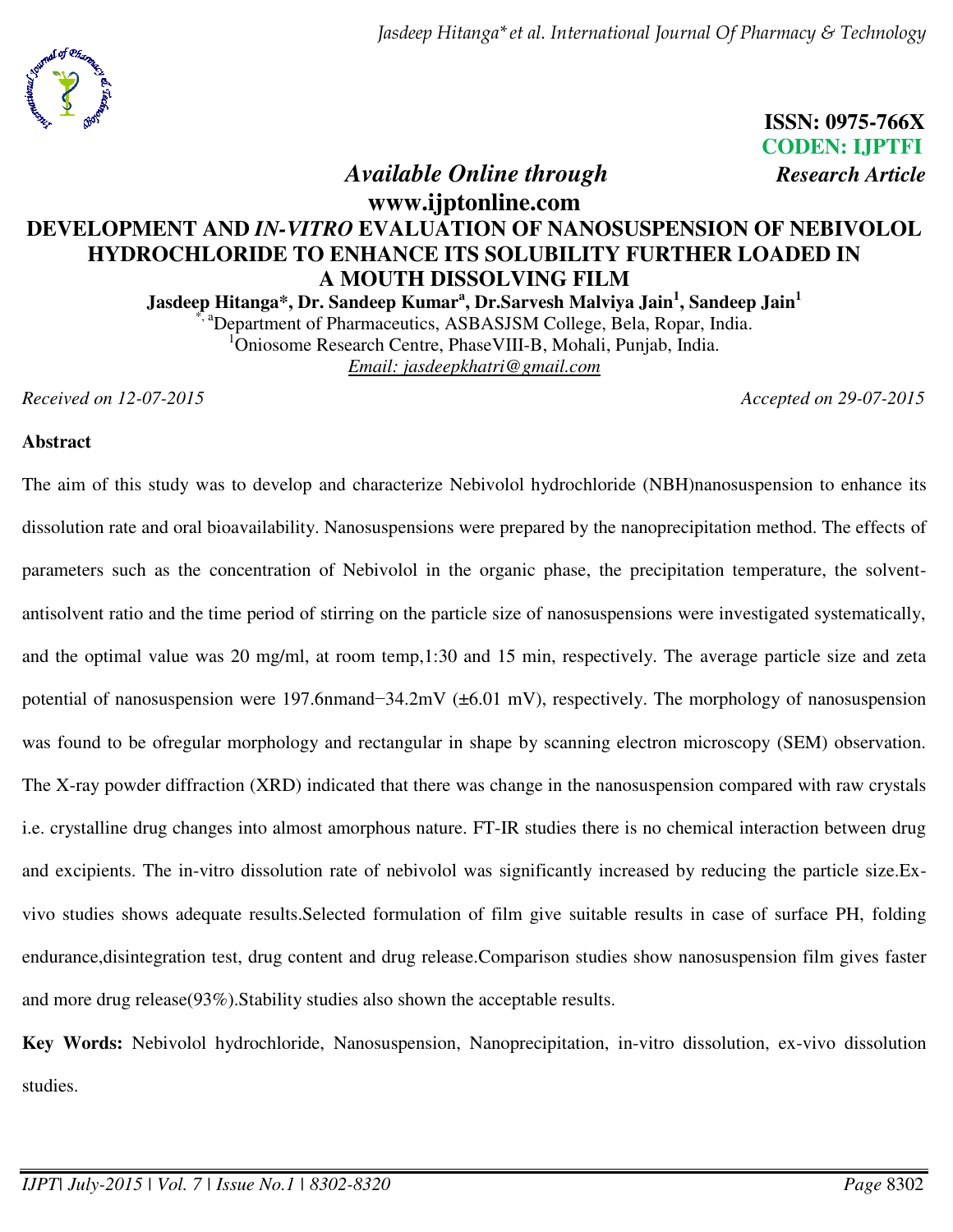#### **Introduction**

Nebivolol is chemically well-known as 1-(6-fluoro-3,4-dihydro-2H-1-benzopyran-2-yl)-2-{[2-(6-fluoro-3,4-dihydro-2H-1-benzopyran-2-yl)-2-hydroxyethyl] amino}ethan-1-ol], which is high-selective β1-adrenergic blocker (along-acting) with nitric oxide mediated vasodilatory actions, favorable upshots on vascular endothelial function and utilized in the controlling of hypertension [1,2]. It reduces heart rate, rate of myocardial contractility and systemic blood-pressure, while increasing diastolic pause. β-blockers are useful prophylactic agents in stable and unstable types of angina. Nebivolol is a racemate (combination) of two enantiomers, SRRR-nebivolol (*d*-Nebivolol) and RSSS-nebivolol (*L*-Nebivolol). It combines two pharmacological activities, such as (a) a competitive and selective β1-recepter antagonist which is attributable to the *d*-enantiomer, and (b) mild vasodilating properties, possible owing to an interaction with the *L*-arginine/nitric oxide pathway. It shows the vasodilating action that lacks of intrinsic sympathomimetic and membrane stabilizing efficiency.

NBH having very low water solubility, which results into poordissolution rates.<sup>[1]</sup>Its bioavailability through oral route is just 12%.The main objective of this work was toinvestigate the possibility of improving the solubility and dissolution rate of NBHby preparing nanosuspensions by nanoprecipitation method.<sup>[2,3]</sup>According to the Noyes–Whitney equation, the dissolution rate could be increased by reducing the particle size at the micro or nano-scale to increase the interfacial surface area.<sup>[4]</sup>The nanoprecipitation technique is a more facile, less complex, less energy consuming as well as widely applicable technique without any additives for the manufacturing of defined nanospheres.<sup>[5]</sup> This technique is based on the interfacial deposition due to the displacement of a solvent with the non-solvent.<sup>[6]</sup>

Nanoparticle formation via nanoprecipitation is assumed to be due to the nucleation of small aggregates of macromoleculesfollowed by aggregation of these nuclei.[7] The aggregation stops assoon as the colloidal stability is reached. A theory describing thenucleation in supersaturated solutions into nanodispersion isproposed by Lamer.<sup>[8]</sup> In contrast to emulsion/solvent diffusion,no surfactants are necessary that might influence the surface characteristics or cause toxic effects. Moreover, a broad variety of benign solvents, such as DMSO or acetone, can be used.<sup>[9]</sup> The size and shape of the particles can only hardly be predicted but it is comparatively easy to influence the particle formation by changing concentration, solvent-antisolvent, andpreparation technique.<sup>[10]</sup>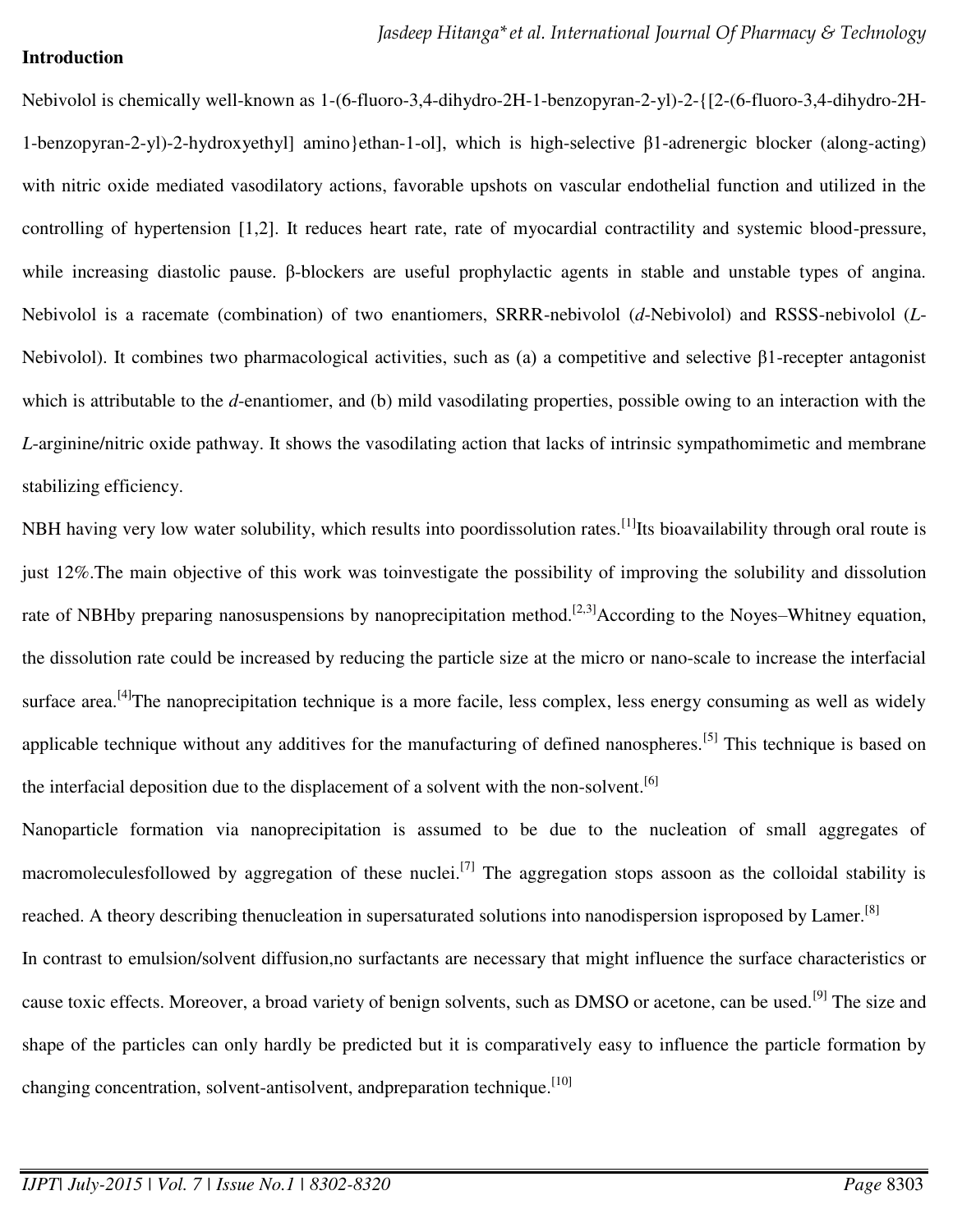In this study we evaluated new colloidal system (nanosuspension) loaded in fast dissolving film for immediate release, better dissolution and to increase its bioavailability.<sup>[11]</sup> Nanosuspensions were made here by varying the different organic volatile solvents, changing solvent-antisolvent from 1:10 to 1:50 and concentration of the drug in the solvent.  $[12]$ Finally accepted NBH A-20 formulation undergone for characterization such as Particle size, Zeta potential, Fourier Transform Infrared Spectroscopy (FTIR), X-ray Diffractrometry (XRD) and Scanning Electron Microscopy (SEM).<sup>[13]</sup>Acceptance of NBH A-20 formulation done by evaluating the product yield, particle size,drug content, solubility and in-vitro dissolution studies compared with other formulations.This NBH A-20 then further loaded in fast dissolving film of HPMC E-50.<sup>[14]</sup>Film was made by casting method.<sup>[15]</sup>Then this film was evaluated by various characterization processes such Surface pH,folding endurance,thickness,drug content, FTIR, in*-vitro* and ex-*vivo*drug release studies.<sup>[16]</sup>

#### **Materials and Method**

#### **Materials**

Nebivolol hydrochloride was received as a gift sample from UniSpeed PharmaceuticalsPvt.Ltd. Baddi,Solan(H.P.).Acetone used was of laboratory reagent grade and purchased from Qualikems, Vadodara. Hydroxypropylmethylcellulose(HPMC E-50) was also received as a gift sample from6Colorcon Asia Pvt.Ltd, Goa. PEG 400 and Tween 80 were purchased from S.D Fine –Chem Limited, Mumbai and Molychem, Mumbai respectively.Distilled water was prepared by ELGA LabWater laboratory water purification system.

#### **Method**

#### **Formation of nanosuspension**

NBH nanosuspension were prepared by the nanoprecipitation method.<sup>[17]</sup> Raw NBH powder (20 mg) was dissolved in a 1ml solvent (acetone - as a saturated solution) and fill it in the syringe of size 0.55 x 25 mm and then nanosuspension was formed by adding this solution through syringe in an anti-solvent (distilled water) containing 0.1ml of tween 80 which act as stabilizer at controlled and uniform speed. Drug particles in the nanosuspension were obtained by desolvation and then quick evaporation of the solvent, followed by drying of the particles by placing in hot air oven at 50◦C. The effects of parameters like drugconcentration in solvent, and solvent to anti-solvent ratio wereinvestigated. The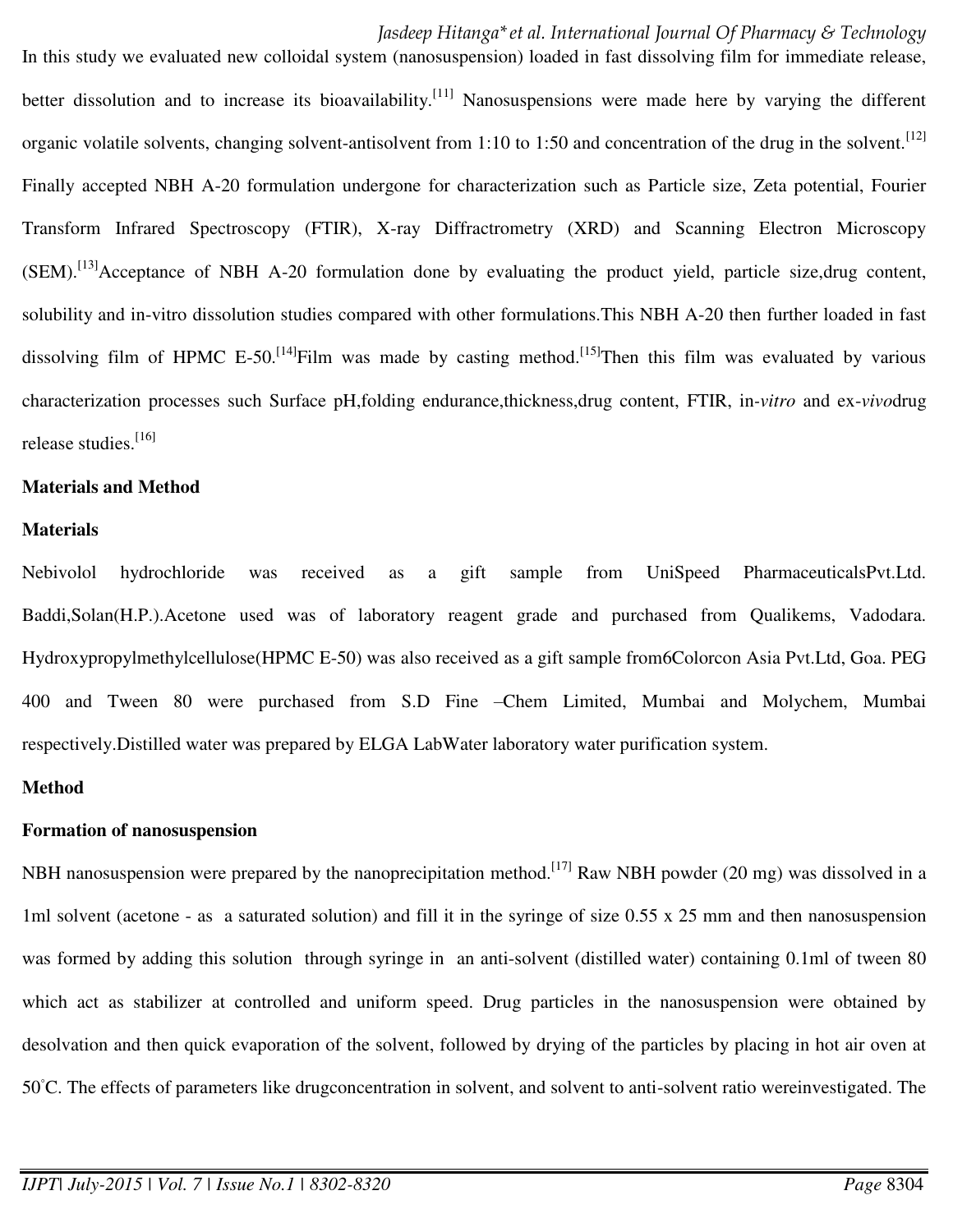drug concentrations used were 5, 10, 15 and 20 mg/mLand the solvent to antisolvent (S-AS) ratios were varied to 1:10,1:20,1:30,1:40 and 1:50 (by volume).

#### **Formation of FDF**

Then final preparation which was selected on the basis of product yield, drug entrapment, kinetic solubility and drug release was loaded in a fast dissolving film of HPMC E-50 by casting method.<sup>[18]</sup>First 0.1ml of PEG 4000 and 0.1ml of Tween 80 dissolved in 10 ml warm water,it was stirred by mechanical stirrer at 1000 rpm for 15 min.Then 100mg HPMC E-50 added in it againstirred for at 1000 rpm for 15 min. at last 5mg of NBH A-20 formulation was added to this solution again stirred on same criteria. Then this solution poured in the petri dish, placed it in the hot air oven at  $60\,\text{C}$ till it get dried, formed film was taken for evaluation.

**Table-1: (A) Different formulation and their percentage yield and (B) Different formulations of Mouth dissolving films loaded with nanosuspension. (A)** 

| Formulatio      | <b>Drug</b>     | <b>Solvent</b> | Solvent-    | <b>Yield</b>             | <b>Saturation</b> |
|-----------------|-----------------|----------------|-------------|--------------------------|-------------------|
| n code          | conc.           |                | antisolvent | $(\%)$                   | solubility $(\%)$ |
|                 | (mg)            |                | ratio       |                          |                   |
| N1              | $\overline{5}$  | Acetone        | 1:10        | 84                       | 82.02             |
| N2              | $\overline{5}$  | Methanol       | 1:10        | 49                       | 52.24             |
| N <sub>3</sub>  | 5               | Ethanol        | 1:10        | 60                       | 64.95             |
| N <sub>4</sub>  | $\overline{5}$  | <b>DMSO</b>    | 1:10        |                          |                   |
| N <sub>5</sub>  | 5               | <b>DMF</b>     | 1:10        | $\overline{\phantom{a}}$ |                   |
| NA <sub>2</sub> | 5               | Acetone        | 1:20        | 72                       | 56.06             |
| NA3             | 5               | Acetone        | 1:30        | 85                       | 90.38             |
| NA4             | $\overline{5}$  | Acetone        | 1:40        | 49                       | 43.44             |
| NA5             | 5               | Acetone        | 1:50        | 74                       | 42.42             |
| NE <sub>2</sub> | 5               | Ethanol        | 1:20        | 60                       | 75.12             |
| NE3             | $\overline{5}$  | Ethanol        | 1:30        | 48                       | 58.6              |
| NE <sub>4</sub> | $\overline{5}$  | Ethanol        | 1:40        | 50                       | 48.43             |
| NE <sub>5</sub> | $5\overline{)}$ | Ethanol        | 1:50        | 44                       | 43.35             |
| NBH A-10        | 10              | Acetone        | 1:30        | 79                       | 62.41             |
| <b>NBH A-15</b> | 15              | Acetone        | 1:30        | 70                       | 50.97             |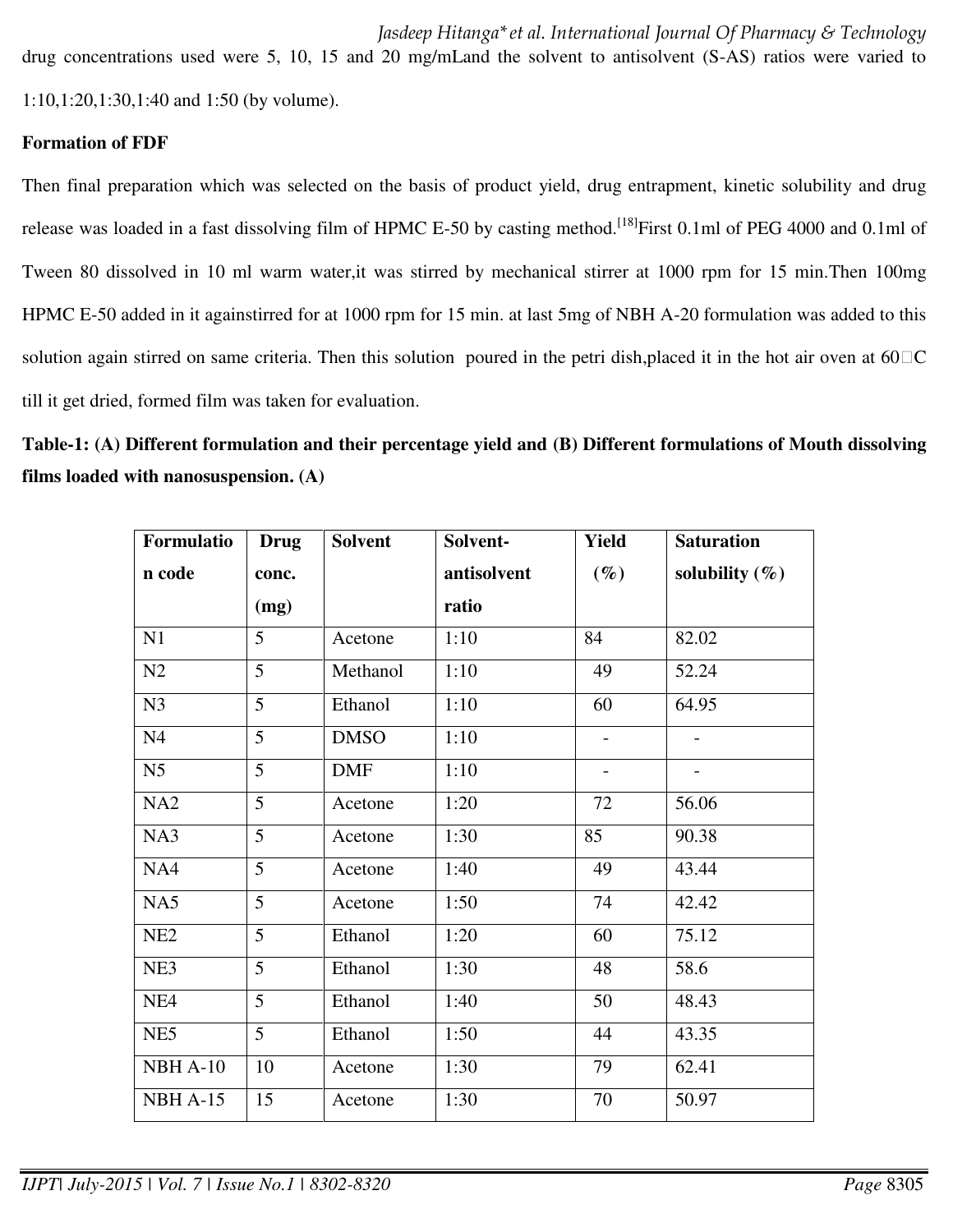|          |    |         | $\cdot$ |    | $\sim$ |
|----------|----|---------|---------|----|--------|
| NBH A-20 | 20 | Acetone | 1:30    | 83 | 96.73  |
| NBH A-30 | 30 | Acetone | 1:30    | 85 | 95     |
| NBH E-10 | 10 | Ethanol | 1:20    | 80 | 89.41  |
| NBH E-15 | 15 | Ethanol | 1:20    | 70 | 50.97  |
| NBH E-20 | 20 | Ethanol | 1:20    | 83 | 96.73  |
| NBH E-30 | 30 | Ethanol | 1:20    | 82 | 95     |

*Jasdeep Hitanga\*et al. International Journal Of Pharmacy & Technology* 

Note: Green highlighted formulation taken for drug release studies.

| Ingredients          | NF1 | NF <sub>2</sub> | NF3 | NF <sub>4</sub> |
|----------------------|-----|-----------------|-----|-----------------|
|                      |     |                 |     |                 |
| Nanosuspension (mg)  | 5   | 5               | 5   | 5               |
| HPMC $E-50$ (mg)     | 120 |                 |     | 100             |
| $PVA$ (mg)           |     | 50              |     |                 |
| $PVP$ (mg)           |     | 40              | 50  |                 |
| Sodium alginate (mg) |     |                 | 100 |                 |
| PEG (ml)             | 0.1 | 5               |     |                 |
| Glycerol (ml)        |     |                 | 20  | 5               |
| Tween 80 (ml)        | 0.1 | 0.1             | 0.1 | 0.1             |
| Distilled water (ml) | 10  | 10              | 10  | 10              |

#### **(B)**

## **Characterization**

#### **For NBH nanosuspension**

#### **Particle size and Zeta potential measurement**

Particle size and Zeta potential of prepared nanosuspension was determined by photon correlation spectroscopy using Zetasizer Version. 7.0(Malvern Instruments,Malvern, UK).<sup>[19,20]</sup> Each measurement was performed in triplicate.The Mie theory (dispersant refractive index  $= 1.33$ ; real particle refractive index  $= 1.59$ ; imaginary part of theparticle refractive index = 0.001) was used for particlesize calculation. The samples were diluted with distilledwater to obtain an appropriate obscuration. Particle sizeswere expressed by the volume-based 10% (d 0.1), 50% (d0.5) and 90% (d 0.9) diameter percentiles.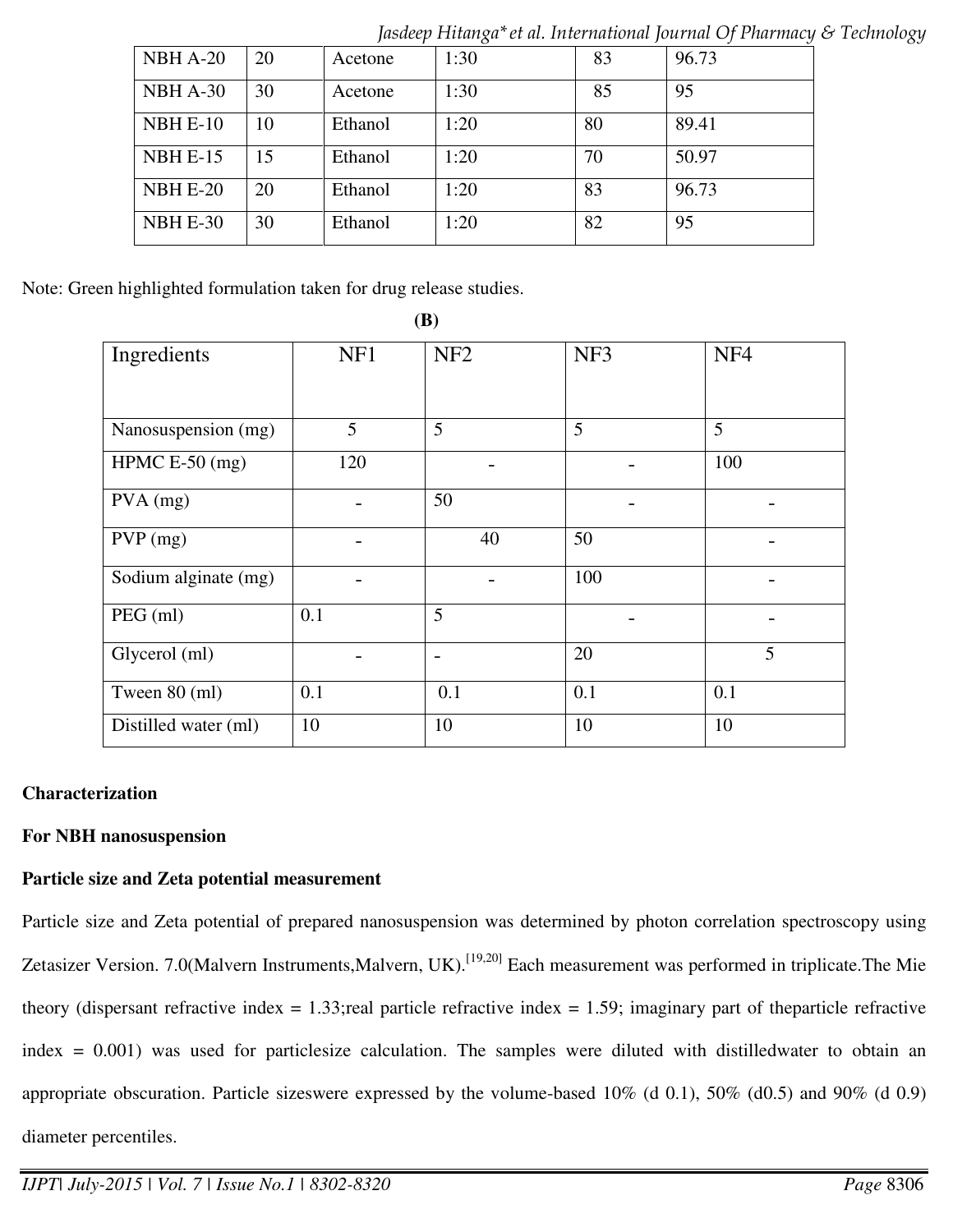#### **SEM**

Particle morphology was observed usingSEMJSM-6360LV (JEOL Inc., Japan).<sup>[21]</sup>The samples, an appropriate amount of powder or a glass slide with a small drop of the suspension, were fixed on an SEM stub using double-sided adhesive tape and coated with Au at 50mA for 6min through a sputter-coater (KYKY SBC-12, Beijing, China). A scanning electron microscope with a secondary electron detector was used to obtain digital images of the samples at an accelerating voltage of 10 kV.

#### **Kinetic solubility or Saturation solubility**

Kinetic solubility of pure drug, plain andprepared nanosuspension was determined by adding predetermined amount to each 10 ml of distilled water.<sup>[22]</sup> Samples were shaken for 48 hours on a mechanical water bath shaker at an ambient temperature.The solutions were then centrifuged at 5000 rpmfor 15 min. Supernatant was filtered through membranefilter (0.45μm). Filtered solution was suitably diluted andanalyzed spectrophotometrically at 281nm.

#### **FTIR**

FTIR spectra of pure drug andprepared nanosuspensions were recorded using Bruker, FTIR-ATR, Alpha -E instrument.<sup>[23]</sup> About 2–3 mg of sample was placed and the sample was scannedthrough the wave number range of  $4000 - 400$  cm<sup>-1</sup>.

#### **X-ray diffraction studies (XRD)**

The XRD patterns were recorded on an X-ray diffractometer(XPERT-PRO), PANalyticals, Netherland.<sup>[24]</sup> The sampleswere irradiated with monochromatized CuKα radiation(1.5406 A) and analyzed between 5 and 50° 2θ. The voltageand current used were 45 kV and 40 mA, respectively. The range and the chart speed were  $1 \times 104$  CPS and 10mm/°2θ, respectively.

#### *In-vitro* **dissolution studies**

The dissolution studies of pure drug and prepared nanosuspension were performed usingUSP type - II dissolution test apparatus (LabIndiaDS-8000, India).<sup>[25]</sup>Samples equivalent to 5 mg ofwere raw NBH and other formulation placed in the dissolution vessel containing 900 mlof 0.1 N Hcl solution maintainedat 37±0.5°C and stirred at 50 rpm. The aliquoted samples were filtered with 0.45 μm filter, which was retained in thedissolution medium throughout the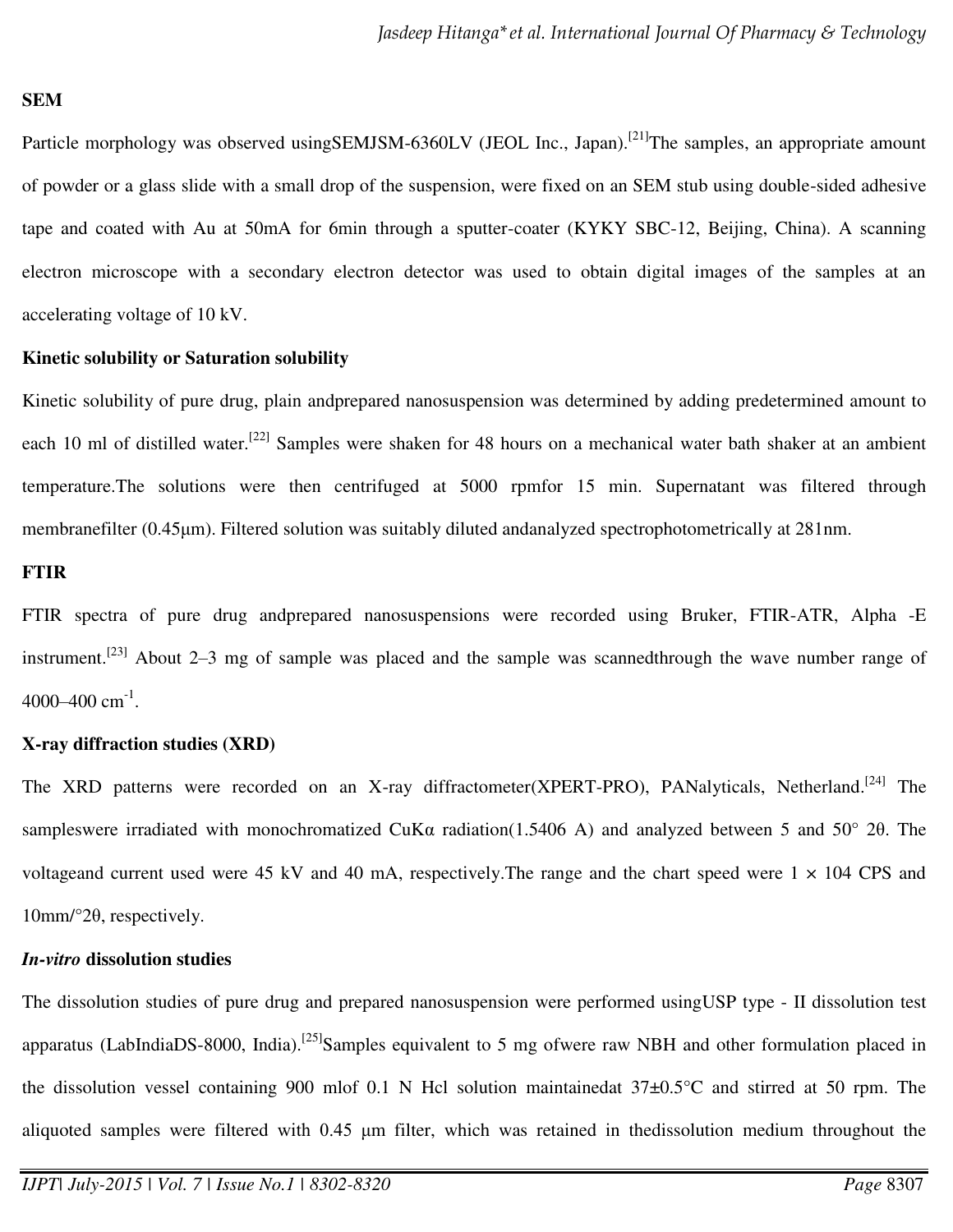dissolution studies.Samples were collected periodically with the help ofpipette and replaced with a fresh dissolution medium. Concentration was determined spectrophotometrically at 281 nm.

#### **Stability studies**

The physical stability of the nanosuspension was evaluated after storage for 3 months under room temperature condition.<sup>[26]</sup>Nanosuspensions were wrapped in aluminium foil paper and then placed in well closed containers and placed at room temperature 20°C to 25°C and away from direct light. Sample taken after an interval of 3 months for evaluation i.e. particle size, zeta potential and dissolution studies.

#### **For Mouth dissolving film**

#### **Appearance of Film**

Appearances of films were evaluated by visual observation such as transparency or opaqueness, color.

## **Thickness**

The thickness of each film was measured using micrometer (thickness tester) at different positions of the film and the average was calculated.[27]

## **Folding endurance**

The folding endurance of the films was determined by repeatedly folding one film at the same place till it broken, which is considered satisfactory to reveal good film properties.<sup>[28]</sup>This test was done on all the films.

## **Fourier Transform Infrared Spectroscopy Studies**

Drug–polymer interactions have been investigated mainly using Fourier-transform infrared spectroscopy using Bruker, FTIR-ATR, Alpha -E instrument. About 2–3 mg of sample of pure Nebivolol hydrochloride,HPMC E-50, and their physical mixture was placed and the sample was scanned through the wave number range of 4000–400 cm<sup>-1</sup>.

## **Surface pH**

The films were allowed to swell in closed Petri dish at room temperature for 30 min in 10 mL of distilled water. Solution was placed under digital pH meter, to determine the surface pH.<sup>[29]</sup>

## **Drug content**

Film (size of  $3\times2$  cm) was taken fromdifferent areas of the film formed and placed in a 10 ml volumetric flask, in it 10ml of methanol was added and kept aside till the film dissolves completely. From this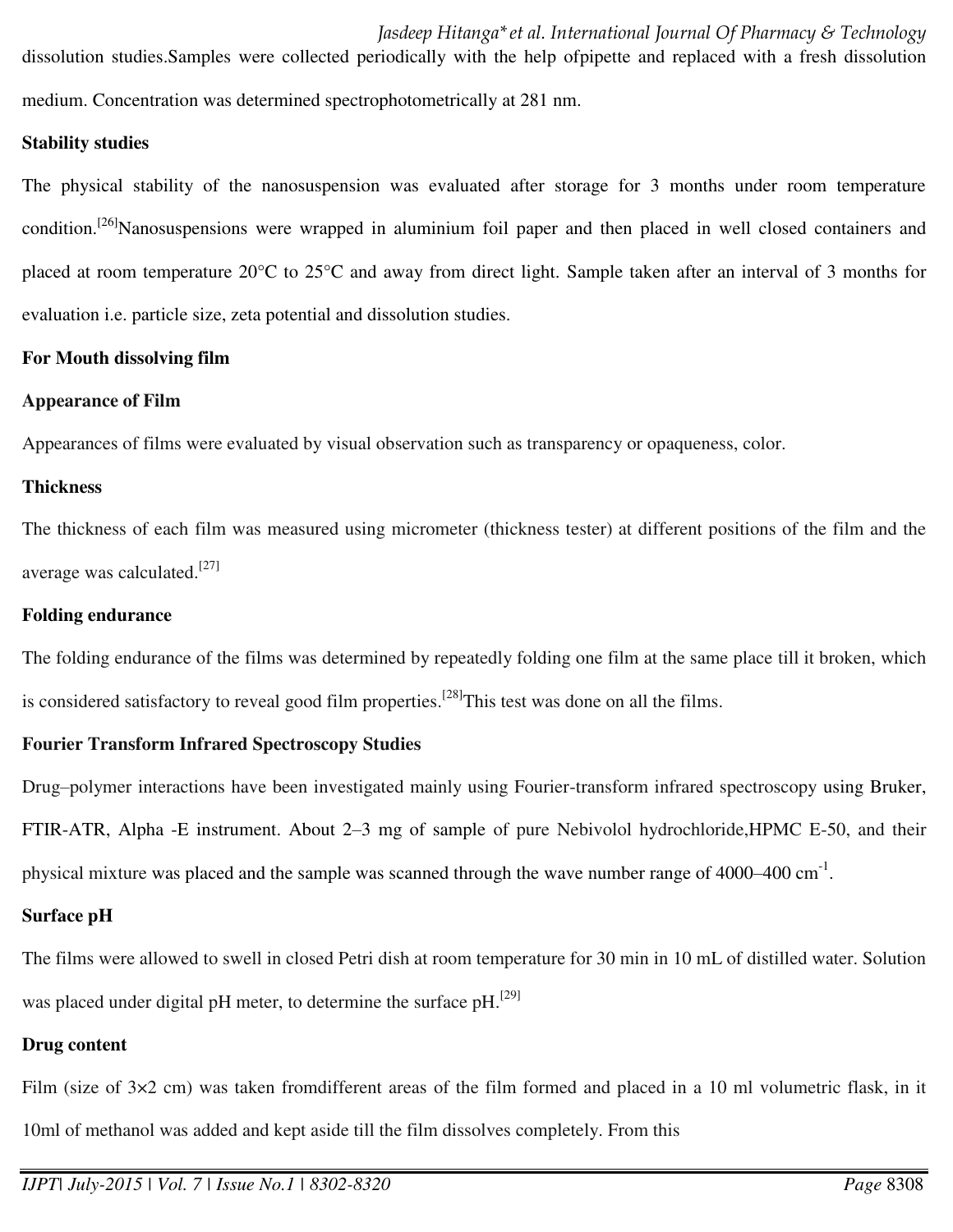solution, 0.1 ml was pipetted out and diluted to 10 ml with methanol.<sup>[30]</sup>The solution was analyzed by UV–Visible spectrophotometer at 282 nm.

#### **Disintegration Time**

Disintegration time provides an indication about the disintegration characteristics of the film. The required size of the film (3  $\times$ 2 cm) was put in 25 ml phosphate buffer pH 6.8 at 37 $\pm$ 2°C. The medium was kept mildly agitated by swirling every 10 s.<sup>[31]</sup>Time taken by film to break and dissolve was measured as in vitro disintegration time. It was also performed on disintegration tester (LabIndia, DT 1000) following same above procedure.

#### *In-vitro* **drug release**

*In vitro* dissolution study for all the formulations was performed for 5 min in USP type -I basket apparatus(LabIndia DS-8000, India). The dissolution medium consisted of 200 ml of phosphate buffer pH 6.8 was kept at 37±0.5°C and baskets were rotated at 50 rpm.<sup>[32]</sup>The samples (4 ml) were withdrawn regular interval of time and the same volume of fresh medium was replenished. The solution was analyzed by UV–Visible spectrophotometer at 280 nm.

#### *Ex-vivo* **drug release**

The *ex-vivo*buccal permeation of NBH nanosuspension throughthe porcine buccal mucosa was performed using a modifiedFranz glass diffusion cell. Porcine buccal mucosa wasobtained from a local slaughterhouse and used within 2 hoursof slaughter. Freshly obtained porcine buccal mucosa wasmounted between the donor and receptor compartments. Thefilm was placed on the smooth surface of mucosa by gentlepressing and the compartments were clamped together. Thedonor compartment was moistened with 1 ml of phosphate buffer (pH 6.8) and the receptor compartment was filled totouch the membrane with a mixture of 30 mlof phosphate buffer (pH  $6.8$ ).<sup>[33]</sup>The fluid motionin the receptor compartment was maintained by stirringwith a magnetic bead at 50 rpm. The temperature wasmaintained at  $(37\pm0.2)$  °C by water jacket surrounding thechamber. At predetermined time intervals, a 1 ml samplewas withdrawn (replaced with fresh medium) and analyzedspectrophotometrically at 280 nm.

#### **Stability studies**

The physical stability of the nanosuspension loaded film was evaluated after storage for 3 months under different temperature conditions.<sup>[34]</sup> Films were wrapped in aluminium paper and placed at room temperature  $20^{\circ}$ C to  $25^{\circ}$ C and at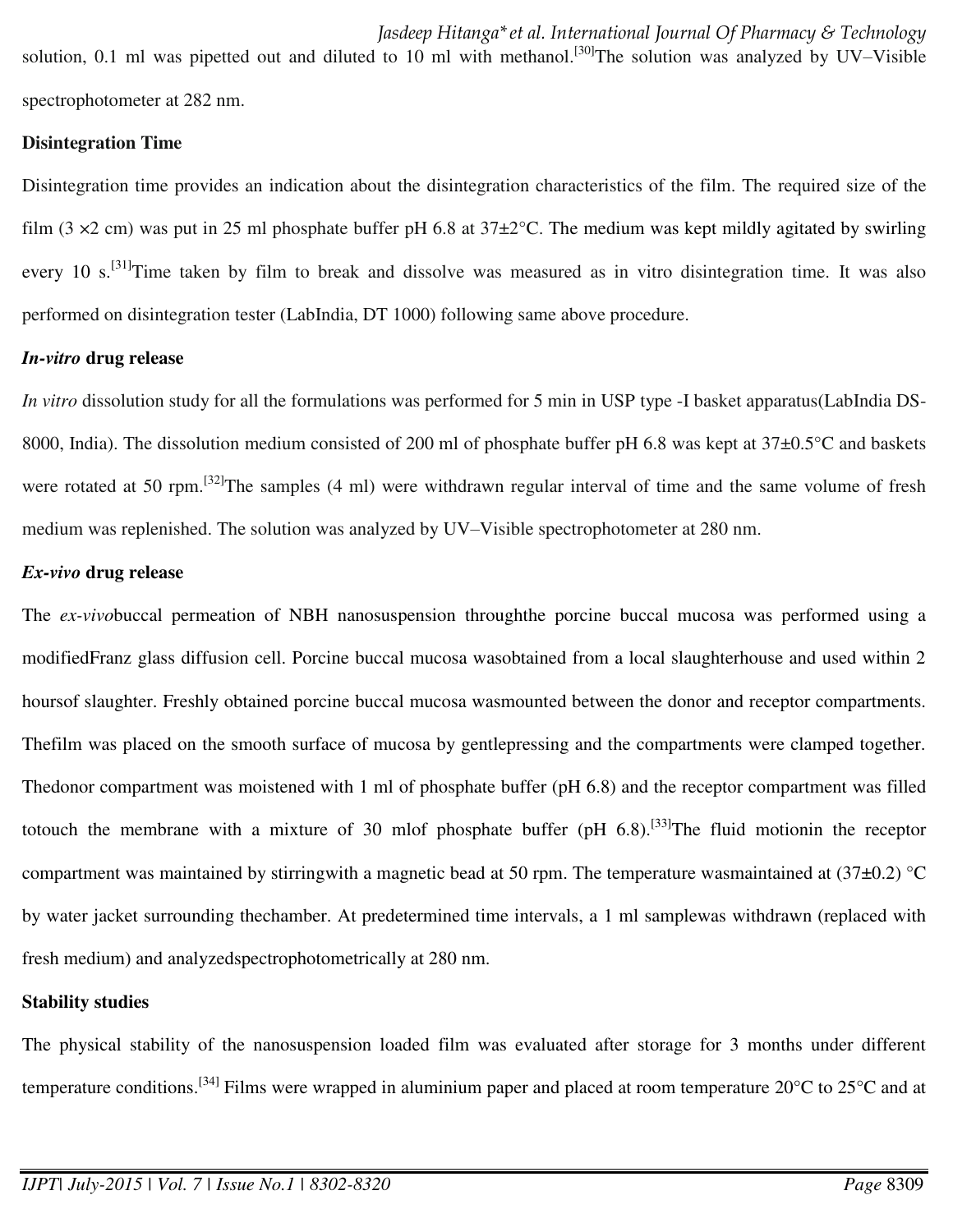*Jasdeep Hitanga\*et al. International Journal Of Pharmacy & Technology*   $2^{\circ}$ –6 $^{\circ}$ C (refrigerator) away from direct light. Samples taken after an interval of 45 days for determination of drug content and physical appearance.

**Result and Discussions** 

#### **Formulation of NBH nanosuspension**

Nanoprecipitation methods are able to create nanosuspension of poor water soluble drugs. Precipitation from solution can offergreater flexibility for altering the crystalline form of the API as well for achieving high drug loadings. The API in organic solution may be mixed with an aqueous antisolvent solution in the presence of stabilizing surfactants to formultrafine particles.<sup>[35]</sup>Hydrophilic groups in the surfactants lead to rapid wetting of the high-surface-area particles in aqueous media. Using this technique, nanoparticle suspensions were designed with different types of surfactants, as a means to control the particle size and surface charge of the prepared nanoparticles. Surfactants were chosen from a selection of excipients proven to be safe for human use in certain concentrations.<sup>[36]</sup>

#### **Particle size, morphology and zeta potential**

The particle size and Zeta potential of finally selected NBH nanosuspension were shown in Table.3Themean particle size of NBH suspension was  $197.6\pm 9.82$  nm with a polydispersity index of 0.210 and zeta potential is -34.2 $\pm$  6.01 mV.<sup>[37]</sup>SEM photos (Fig.5) showed that after nanosizing, NBH large crystals were transformed into round or cubic nanoparticles.



**(A)**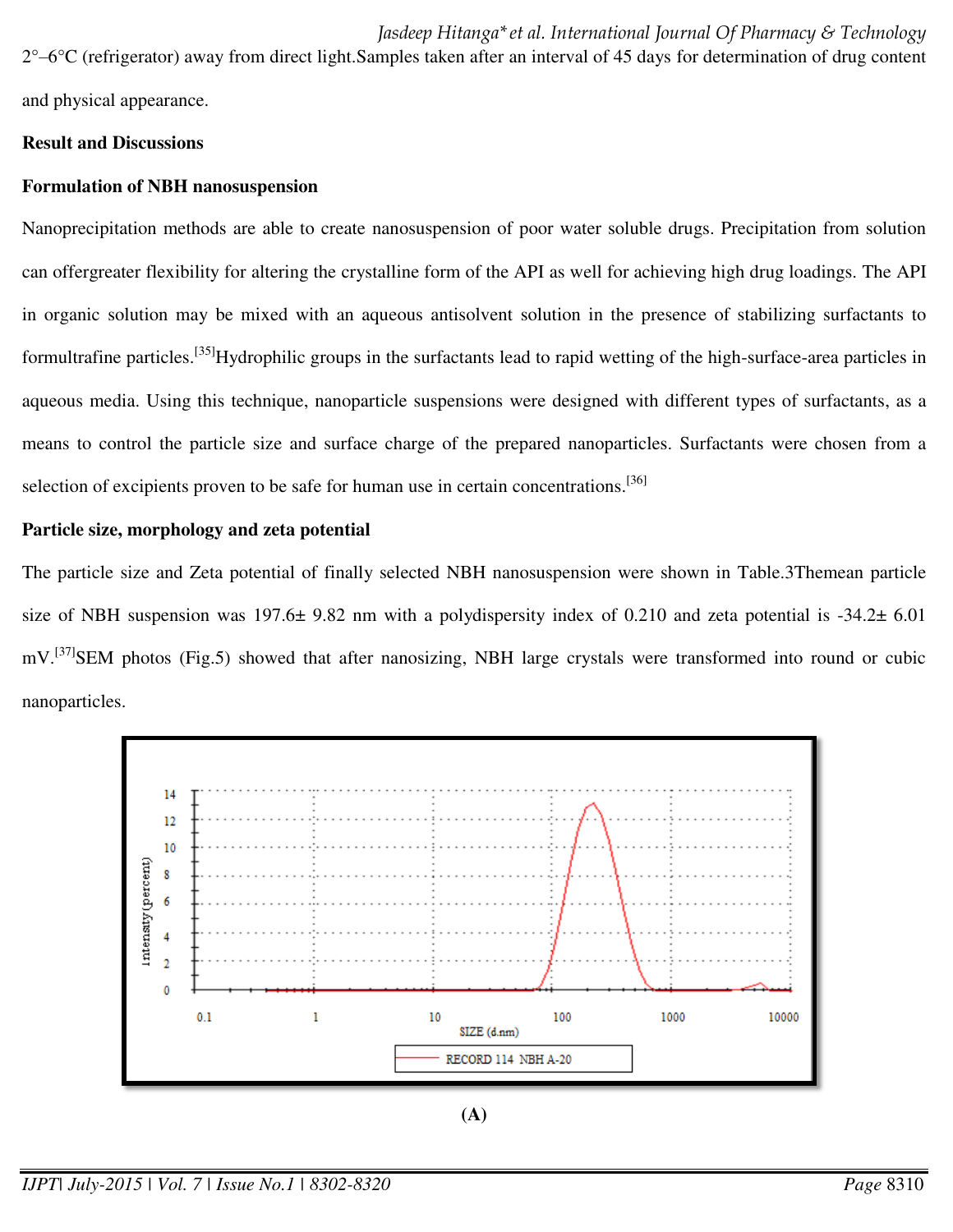



# **Fig.1: Graphical representation of particle size distribution and zeta potential distribution of NBH A20 formulation**

## **Scanning electron microscopy (SEM)**

The surface morphology of the pure drug and selected formulation powder was investigated by scanning electron microscope (SEM).<sup>[38]</sup>Samples were fixed on a brass stub using double-sided adhesive tape and were made electrically conductive by coating with a thin layer of gold, and SEM images were recorded at 10 kV accelerating voltage.



**Fig.2: SEM images of (A) pure nebivolol hydrochloride (B) NBH A-20**

Morphology of pure NBH and NBH nanosuspensions are compared in Fig.3 Pure NBH performed irregular shape, with a mean particle diameter of 50µm whereas the NBH A-20 exhibit regular morphology, they are rectangular in shape, and the average size was less than 200 nm.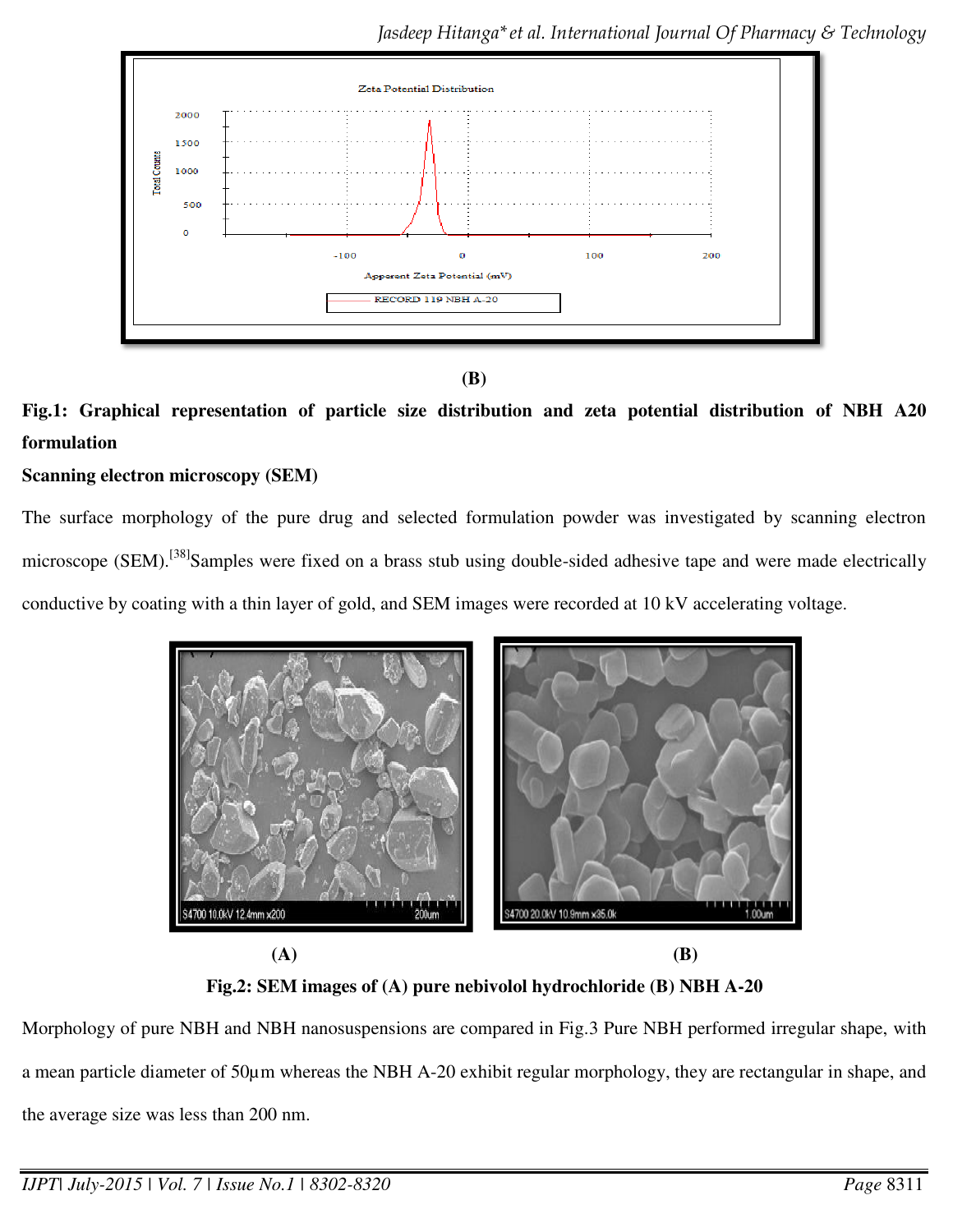#### **FTIR Spectroscopy**

State of pure drug (nebivolol hydrochloride) with solvents was determined using FT-IR. Fig.5 shows FT-IR spectra of pure nebivolol hydrochloride and final formulation NBH A-20 i.e.nanosuspension respectively.FT-IR spectra of nebivolol hydrochlorideand NBH A-20 shows peaks at suitable range, so it is clear that there was no chemical change occur in the pure state of the drug.



**(A)** 



**(B)** 



**(C)** 

**Fig.3: FTIR spectra of pure drug (A), NBH A-20 (B) and (C) mixture of nebivolol Hcl with MDF Excipients.**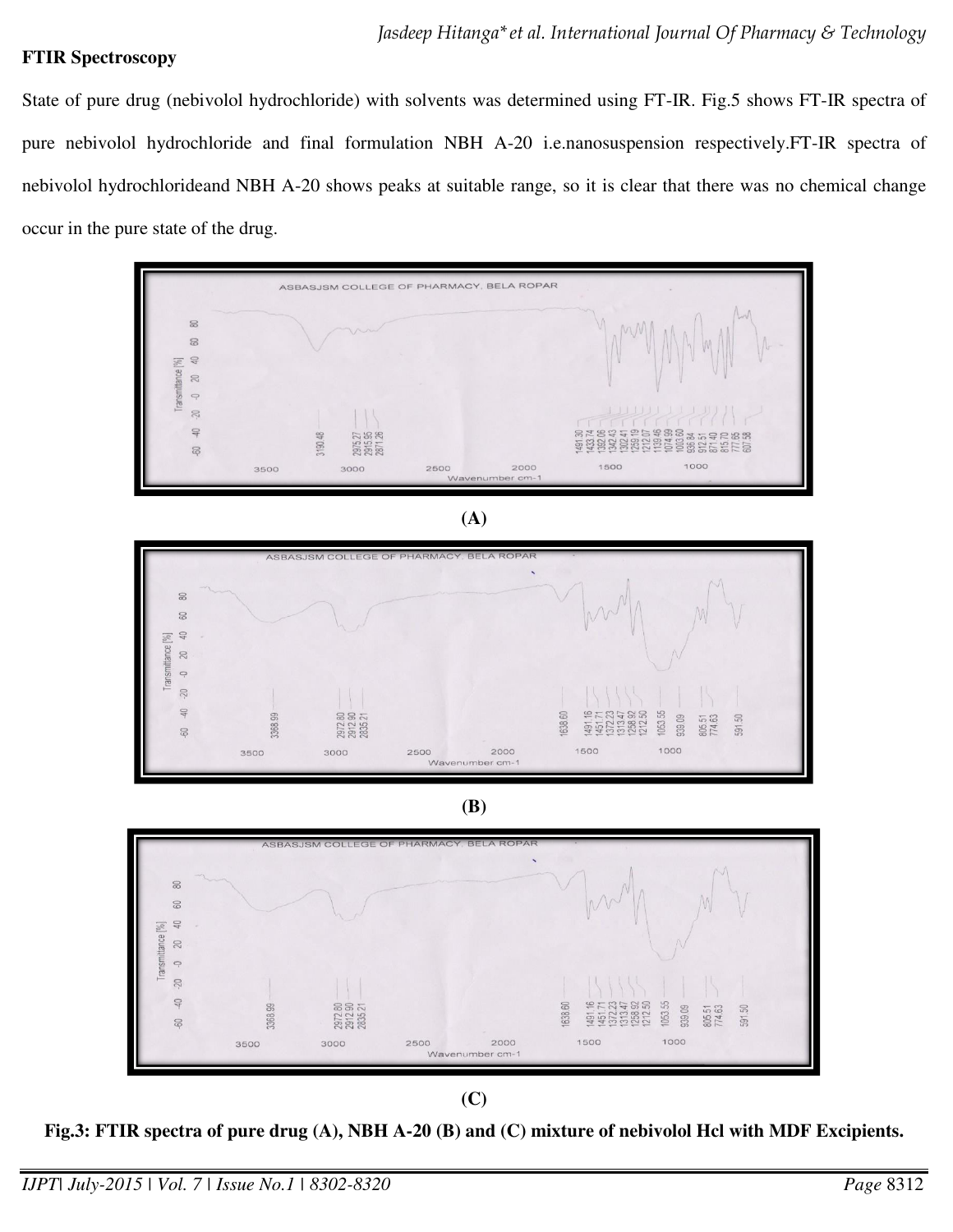#### **XRD analysis**

The XRD patterns of the pure NBH and final nanosuspension formulation were as shown in Fig.4 (A) and (B).The XRD of pure NBH exhibited peaks at 2 $\theta$  of 13.2°, 22.0°, 23.6° and intense peak at 25.6° indicative of its crystalline nature. Whereas the profile for final formulation dried powder was almost flat with no intense peaks but have few shorter peaks indicating an essentially amorphous nature.



**Fig.4: XRD pattern of (A) pure drug and (B) NBH A-20.** 

**Saturation or kinetic solubility:** Different formulations were made and further parameters varied to enhance the saturation solubility of the drug.Table 1 shows the results of the different formulations and also of optimized formulations.

*In-vitro* **dissolution:** Samples equivalent to 5 mg of were raw NBH and other formulation placed in the dissolution vessel containing 900 ml of 0.1 N Hcl solution maintained at 37±0.5°C and stirred at 50 rpm.The samples aliquoted at predetermined interval and these samples were filtered with 0.45 μm filter, which was retained in the dissolution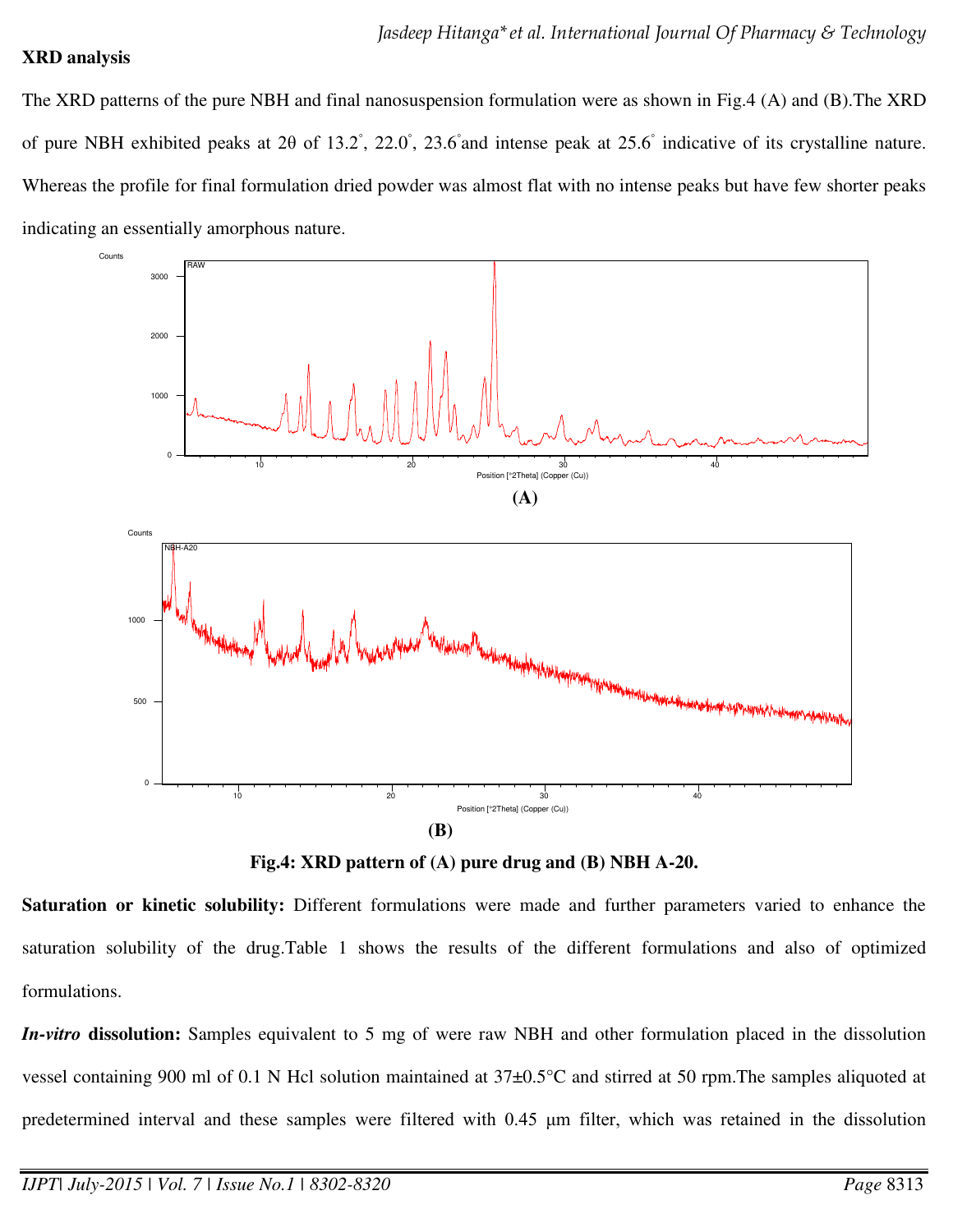with a fresh dissolution medium. Concentration was determined spectrophotometrically at 281 nm. Fig.6 shows the drug release of selected formulation.

## **Stability studies**

This is done on the basis of particle size and drug release after equal interval of 45 days. The sample were wrapped in aluminium foil paper further placed in closed tight container and then are kept at room temperature for 3 months. Results shows there was very slight change hence almost no effect on the formulation due to environmental factor. Fig.6 shows the stability results.

## **Evaluation of mouth dissolving film**

**FTIR Spectroscopy:** State of finally selected dried nanosuspension with hydrophilic polymer (HPMC E-50) was determined using FT-IR. Fig.3 show FT-IR spectra of drug, HPMC E-50 and other excipients. FT-IR spectra of pure was not changed in its combined mixture with excipients.

## **Visual inspection**

All the prepared fast dissolving film showed homogenous and smooth surfaces properties but the films prepared by HPMCE-50 are transparent and colorless while those prepared by using sodium alginate and kollidon combination of are white in color. Other films were not properly formed.

## **Evaluation results of NF1 formulation**

- **Thickness (mm):** 0.09±0.02
- **Folding endurance:** 100 times
- **Surface pH:** 7.1±0.2
- **Disintegration time (sec):** 40±2
- **Drug content (%):** 94

## **Dissolution studies**

Finally NF1 film formulation selected for drug release.Samples taken at predetermined specific interval. This film gives more than 93% drug release within 12 minutes. Fig.5 (B) shows the drug release at specific time intervals.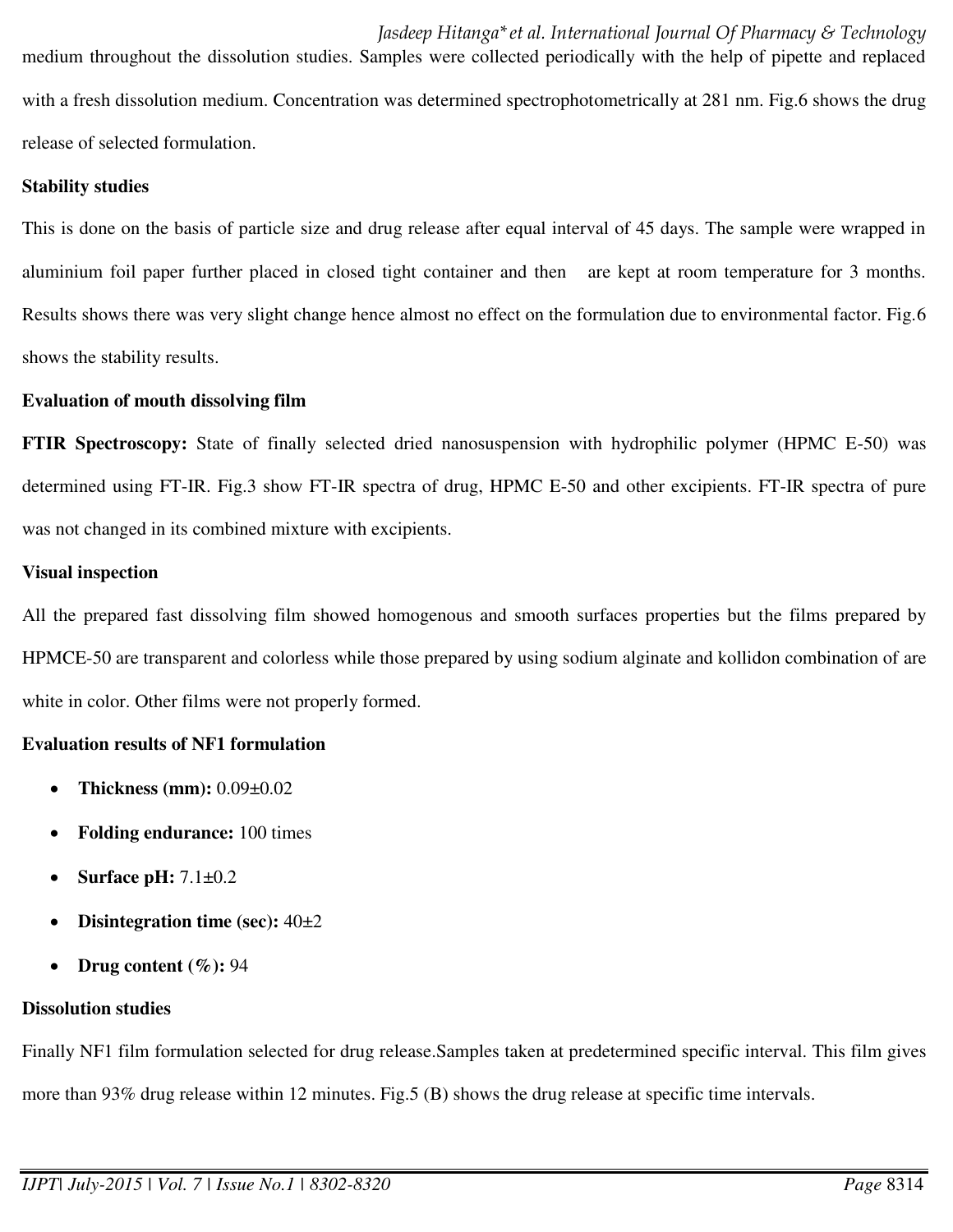#### **Ex-vivo drug release**

More than 84% of the drug permeate from the porcine buccal mucosa within half an hour.Fig.5 (C) shows the results of drug permeation.



**Fig.5: (A) Drug release from mouth dissolving film and (B) Drug permeation through porcine buccal mucosa. Stability studies**

This was done on the basis of physical appearance, drug content and drug release after equal interval of 45 days. The sample was wrapped in aluminium foil paper and are kept at room temperature and at freezing conditions temperature range 2-8◦C for 3 months. Results shows there was very slight change in appearance and almost no effect on the drug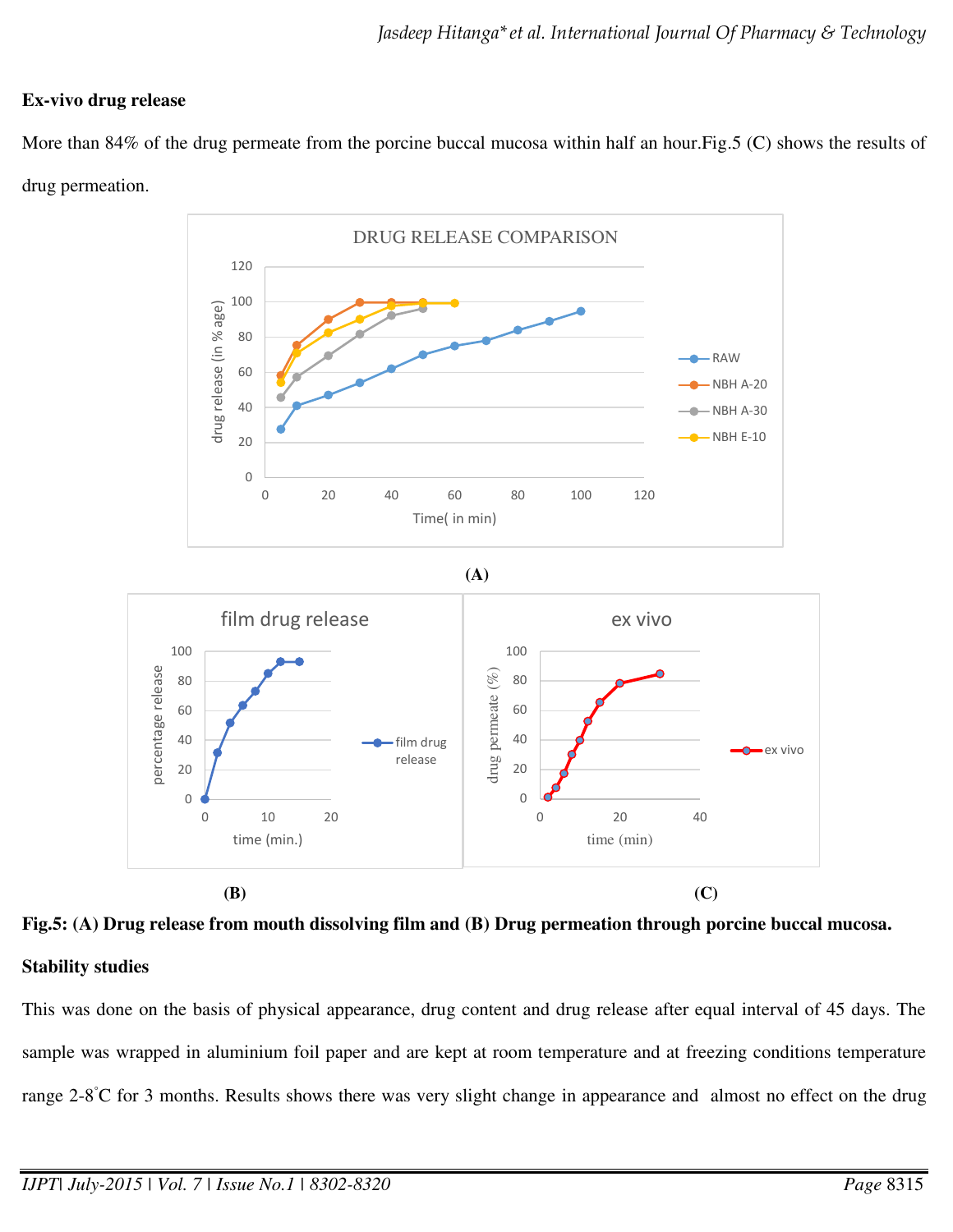release film kept at freezing conditions but film kept at room temperature become sticky in nature, means storing condition for this is freezing condition. Fig. shows the stability results.



**Fig.6: (A) Stability comparison of NBH A-20 formulation and(B) Stability comparison of NF1 film after regular** 

## **intervals**

## *In-vitro* **comparison with Marketed product.**

Results of the release profile showed that the marketed product had taken approximately 1.5 hour and 6 hours dissolution time in 0.1 N Hcl and phosphate buffer (pH-6.8) respectively, whereas optimized batch NBH A-20 had taken just 30 min. and NBH A-20 loaded film took 12 min for complete dissolution in 0.1 N HCL and phosphate buffer (pH-6.8) respectively.Here,nanosuspension of Nebivolol hydrochloride was more efficient dosage form than marketed product Nebistar\*shown in fig.7.



*IJPT| July-2015 | Vol. 7 | Issue No.1 | 8302-8320 Page* 8316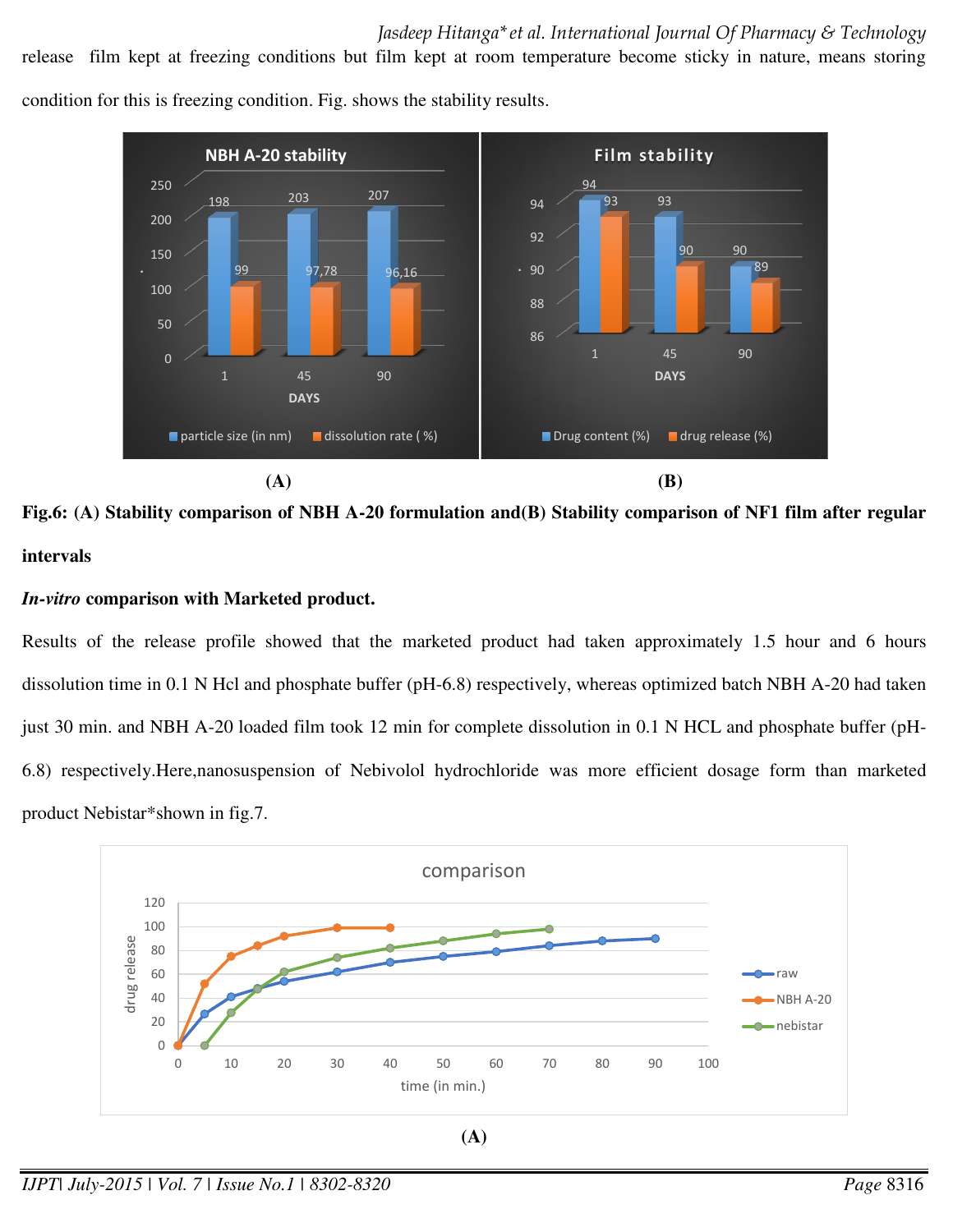

**(B)** 

# **Fig.7: (A) Comparison between raw drug, NBH A-20 formulation and market preparation and (B) Comparison between nanosuspensions loaded film with market preparation and pure drug loaded film.**

#### **Conclusion**

This studydemonstrated that the nanoprecipitation technique is able to prepare NBH nanosuspension with significantly higher percent dissolution in water. The method developed is very cost effective, easy to operate and can be easily scaled for industrial production of drug nanoparticles. . The formulations were optimized by varying parameters like solvent – antisolvent ratio, drug concentration, temperature etc.Nanosuspension mean particle size is 198 nm.The XRD analysis suggested that NBH changes to amorphous from crystalline nature when it was turned to nanosuspension form. Further, nanosuspension formed transferred to MDF by applying casting method. The result showed the optimized NBH A-20 containing filmwas disintegrated in water within 40seconds. The optimized NBH A-20 containingfilm exhibits much faster drug release rates compared to NBH purematerial film and marketed product. Therefore, this novel NBH A-20containing film may provide a potential opportunity for oral delivery of drugs with poor water solubility. Nanosuspension produced by nanoprecipitation method would have high potential for delivery in much smaller doses compared with commercial preparation containing the normal form of the drug.

#### **Acknowledgement**

The authors are grateful to UniSpeed Pharmaceuticals Pvt. Ltd. Baddi, Solan (H.P.), India forsending the gift samples of Nebivolol hydrochloride. The author would like to thank Dr. Sandeep Kumar, HOD (ASBASJSM College of Pharmacy, Bela, Ropar, Punjab, India) and staff of Oniosome Research Centre Phase VIII-B,Mohali, Punjab for providing necessary facilities to carry out research work.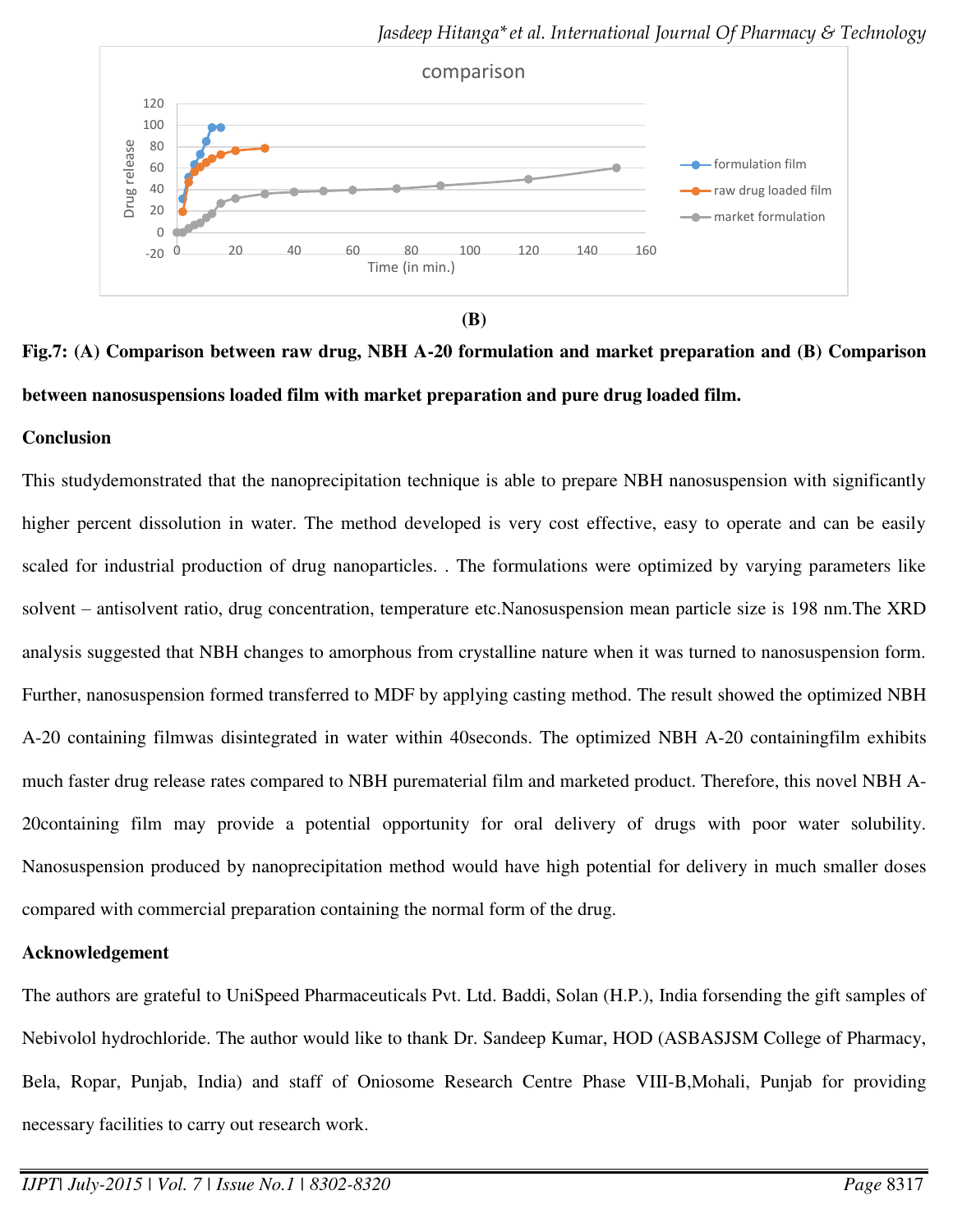#### **Conflicts of interests**

All authors have none to declare.

#### **References**

- 1. Mukesh. Nanosuspension Technology for Solubilizing Poorly Soluble Drugs, Int J Drug Dev Res, 2012, vol-4, pp0975-9344.
- 2. Mane A.N, Gilda S.S, Ghadge A.A, Bhosekar N.R, Bhosale R.R, Nanosuspension A Novel Carrier for Lipidic Drug Transfer. Sch Acad J Pharm Sci, 2014, vol-3(1), pp82-88.
- 3. Nagavarma B.V.N, Hemant K.S, Yadav, Ayaz A, Vasudha L.S, Kumar H.G,Different techniques for preparation of polymeric nanoparticles- A review.Asian J Pharm Cli Res, 2012,vol-5(3).
- 4. Kakran M,Sahoo N.G, Li L, Judeh Z,Particle size reduction of poorly water soluble Artemisinin via antisolvent precipitation with a syringe pump. Powder Tech, 2013, vol-237, pp468-476.
- 5. Koteshwara K.B, Reddy M.S, Naha A, Nanpoothiri M, Nanosuspension: A Novel Drug delivery approach. Int J Res Ayur Pharm, 2011, vol-2(1), pp162-165.
- 6. Yadav G, Singh S, Nanosuspension: a promising drug delivery system. Sch Acad J Pharm, 2012, vol-3(5), pp217- 243.
- 7. Sun B, Yeo Y, Nanocrystals for the parenteral delivery of poorly water-soluble drugs. Current Opi Solid Sci Mat Sci, 2012, vol-16, pp 295-301.
- 8. Wagh K.S, Patil K, Akarte A.K, Baviskar, Dheeraj T,Nanosuspension A New Approach of Bioavailability Enhancement. Int J Pharm Sciences Rev Res, 2011, vol-8(2), pp 011.
- 9. Kakran M, Sahoo N.G, Li L, Judeh Z, Fabrication of quercetin nanoparticles by anti-solvent precipitation method for enhanced dissolution. Powder Tech, 2012, vol-223, pp59-64.
- 10. Thadkala K, Nanam P.K, Rambabu B, Sailu C, Aukunuru J, Preparation and characterization of amorphous Ezetimibe nanosuspensions intended for enhancement of oral bioavailability. Int J Pharm Inv, 2014, vol-4(3), pp131–137.
- 11. Liu G, Zhang D, Jiao Y, Zheng D, Liu Y, Duan C, Ji L, Zhang Q, Lou H.X, Comparison of different methods for preparation of a stable riccardin D formulation via nano-technology. Int J Pharm, 2012, vol-422, pp516-522.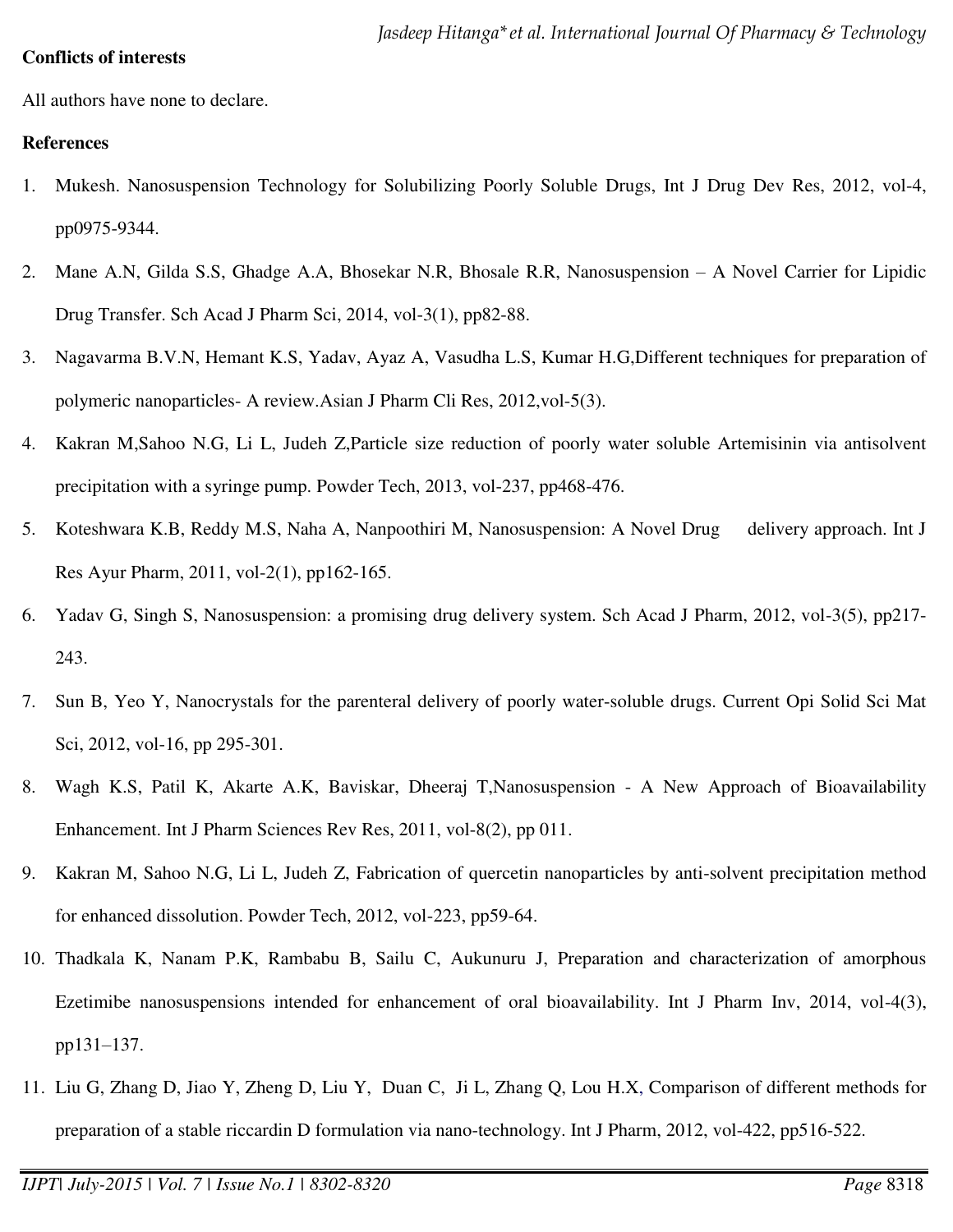- 13. Deepthi A, Reddy B.V, Navaneetha K, Formulation and Evaluation of FastDissolving Oral Films of Zolmitriptan. American J Adv Drug Del, 2014, vol-2, pp153-163.
- 14. Kumar G.P, Phani A.R, Prasad R.G, Jagadeesh S.V,Sanganal S, Manali N, Gupta R, Rashmi N, Prabhakara G.S, Salins C, Sandeep K, Raju D.B, Polyvinylpyrrolidone oral films of Enrofloxacin Film characterization and drug release. Int J Pharm, 2014, vol-471,pp146–152.
- 15. Liew K.B, Tan Y.T.Z, Peh K.K, Characterization of Oral Disintegrating Film Containing Donepezil for Alzheimer Disease. AAPS Pharm Sci Tech, 2012, vol-13(1).
- 16. Bharathi M.A, Prasad S.C, Eswaria R, Latha R, Wasim S, Preparation and *in vitro* &*in vivo* characterization of valsartan loaded eudragit nanoparticles. J Pelagia Res Lib Der Pharm Sin, 2012, vol-3(5), pp516-525.
- 17. Gao L, Liu G, Wang X, Liu F, Xu Y, Ma J, Preparation of a chemically stable quercetin formulation using nanosuspension technology. Int J Pharm, 2011,vol-404, pp231–237.
- 18. Pradum P, Rohan B, Surendra G, Fabrication of Fenofibrate nanocrystals by probe sonication method for enhancement of dissolution rate and oral bioavailability. Colloids Surf B: Bio, 2013, vol-108, pp366-373.
- 19. Kumar M, Mahadevan N, Rawat N, Solubility: particle size reduction is a promising approach to improve the bioavailability of lipophilic drugs, Int J Rec Adv Pharm Res, 2011, vol-8(18), pp 111-121.
- 20. Gupta S, Samanta M.K, Raichur A.M, Dual-Drug Delivery System Based on In Situ Gel- Forming Nanosuspension of Forskolin to Enhance Anti-glaucoma Efficacy. American Association of Pharma Sci Pharm Sci Tech, 2010,vol-11(1), pp322-335.
- 21. Li C, Li C, Le Y, Chen JF, Formation of Bicalutamide nanodispersion for dissolution rate enhancement. Int J Pharm, 2011,vol-404,pp257-263.
- 22. Yoo J.W, Giri N, Lee C.H, pH-sensitive Eudragit nanoparticles for mucosal drug delivery.Int J Pharm, 2011,vol-403,pp262–267.
- 23. Nagaraju P, Krishna C.K, Srinivas V, Padma S, Nanosuspensions: A promising drug delivery system. Int J Pharm Sci Nano Tech, 2010,vol-2(3), pp241-246.